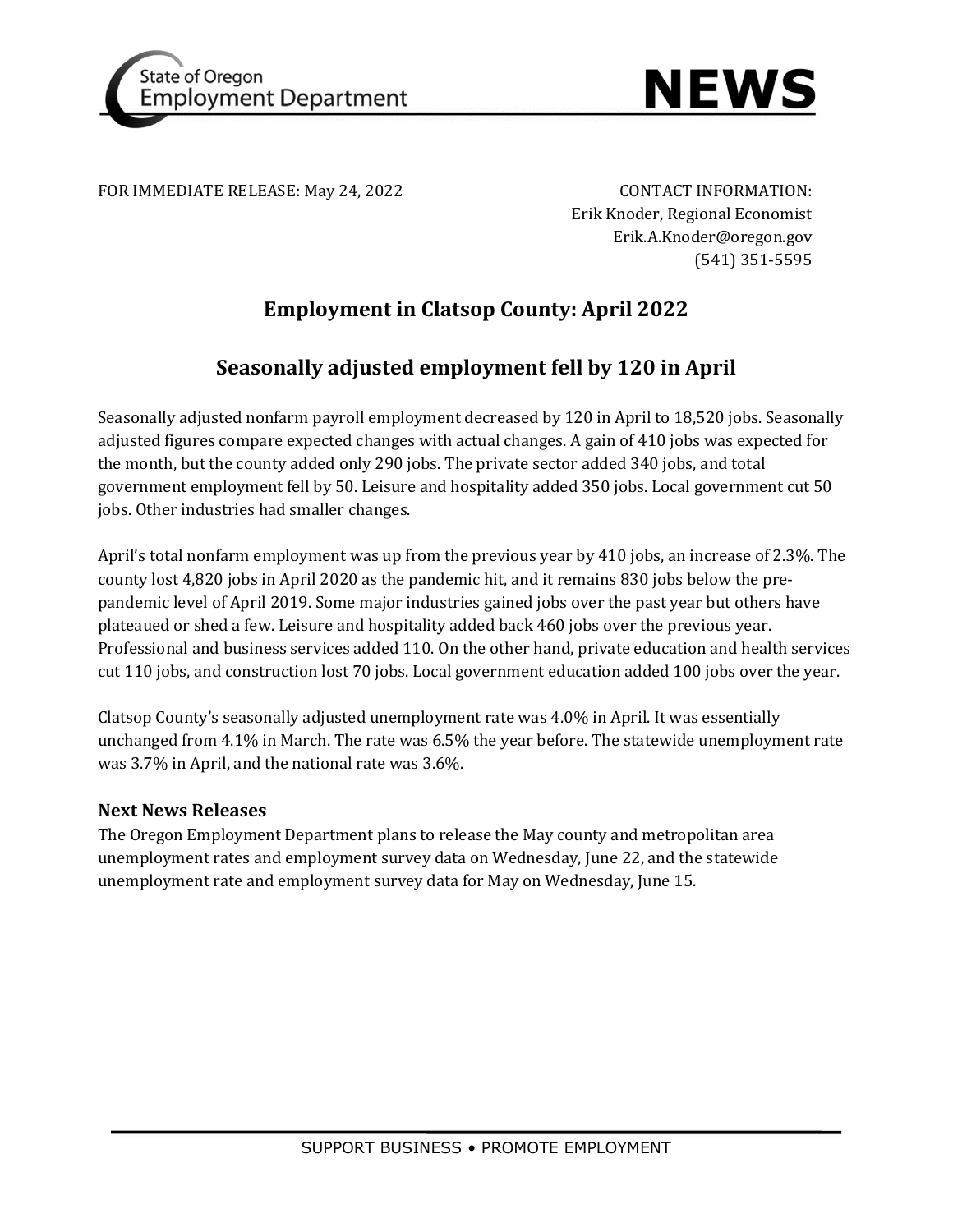



#### **Clatsop County Current Labor Force and Industry Employment**

|                                                 |                      |               | --Change From--      |               |               |
|-------------------------------------------------|----------------------|---------------|----------------------|---------------|---------------|
|                                                 | <b>April</b><br>2022 | March<br>2022 | <b>April</b><br>2021 | March<br>2022 | April<br>2021 |
| <b>Labor Force Status</b>                       |                      |               |                      |               |               |
| Civilian labor force                            | 19,649               | 19,478        | 19,495               | 171           | 154           |
| Unemployed                                      | 768                  | 846           | 1,284                | $-78$         | $-516$        |
| Unemployment rate                               | 3.9%                 | 4.3%          | 6.6%                 | $-0.4$        | $-2.7$        |
| Unemployment rate (seasonally adjusted)         | 4.0%                 | 4.1%          | 6.5%                 | $-0.1$        | $-2.5$        |
| Employed                                        | 18,881               | 18,632        | 18,211               | 249           | 670           |
| <b>Nonfarm Payroll Employment</b>               |                      |               |                      |               |               |
| Total nonfarm employment                        | 18,320               | 18,030        | 17,910               | 290           | 410           |
| Total nonfarm employment (seasonally adjusted)  | 18,520               | 18,640        | 18,100               | $-120$        | 420           |
| Total private                                   | 15,750               | 15,410        | 15,410               | 340           | 340           |
| Mining, logging, and construction               | 1,060                | 1,060         | 1,180                | 0             | $-120$        |
| Mining and logging                              | 100                  | 100           | 150                  | 0             | $-50$         |
| Construction                                    | 960                  | 960           | 1,030                | $\Omega$      | $-70$         |
| Manufacturing                                   | 1,660                | 1,650         | 1,630                | 10            | 30            |
| Durable goods                                   | 440                  | 440           | 410                  | $\mathbf 0$   | 30            |
| Wood product manufacturing                      | 260                  | 260           | 260                  | $\Omega$      | $\mathbf 0$   |
| Nondurable goods                                | 1,220                | 1,210         | 1,220                | 10            | $\mathbf 0$   |
| Food manufacturing                              | 460                  | 450           | 470                  | 10            | $-10$         |
| Paper manufacturing                             | 680                  | 680           | 690                  | $\mathbf 0$   | $-10$         |
| Trade, transportation, and utilities            | 3,530                | 3,530         | 3,550                | $\mathbf 0$   | $-20$         |
| Wholesale trade                                 | 180                  | 180           | 180                  | $\mathbf 0$   | $\mathbf 0$   |
| Retail trade                                    | 3,060                | 3,050         | 3,070                | 10            | -10           |
| Transportation, warehousing, and utilities      | 290                  | 300           | 300                  | $-10$         | $-10$         |
| Information                                     | 150                  | 150           | 130                  | $\mathbf 0$   | 20            |
| <b>Financial activities</b>                     | 710                  | 690           | 730                  | 20            | $-20$         |
| Professional and business services              | 880                  | 910           | 770                  | $-30$         | 110           |
| Education and health services                   | 2,430                | 2,440         | 2,540                | $-10$         | $-110$        |
| Leisure and hospitality                         | 4,800                | 4,450         | 4,340                | 350           | 460           |
| Accommodation and food services                 | 4,560                | 4,220         | 4,050                | 340           | 510           |
| Accommodation                                   | 1,510                | 1,330         | 1,370                | 180           | 140           |
| Food services and drinking places               | 3,050                | 2,890         | 2,680                | 160           | 370           |
| Other services                                  | 530                  | 530           | 540                  | 0             | $-10$         |
| Government                                      | 2,570                | 2,620         | 2,500                | $-50$         | 70            |
| Federal government                              | 180                  | 180           | 190                  | $\mathbf 0$   | $-10$         |
| State government                                | 330                  | 330           | 330                  | 0             | 0             |
| Local government                                | 2,060                | 2,110         | 1,980                | $-50$         | 80            |
| Local education                                 | 1,020                | 1,050         | 920                  | $-30$         | 100           |
| Local government excluding educational services | 1,040                | 1,060         | 1,060                | $-20$         | $-20$         |

The most recent month is preliminary, the prior month is revised. Prepared in cooperation with the U.S. Department of Labor, Bureau of Labor Statistics.

Civilian labor force includes employed and unemployed individuals 16 years and older by place of residence. Employed includes payroll employment, self-employed, unpaid family workers, domestics, agriculture, and labor disputants. Unemployment rate is calculated by dividing unemployed by civilian labor force.

Nonfarm Payroll Employment: Data are by place of work and cover full- and part-time employees who worked or received pay for the pay period that includes the 12th of the month. The data exclude the self-employed, volunteers, unpaid family workers, and domestics.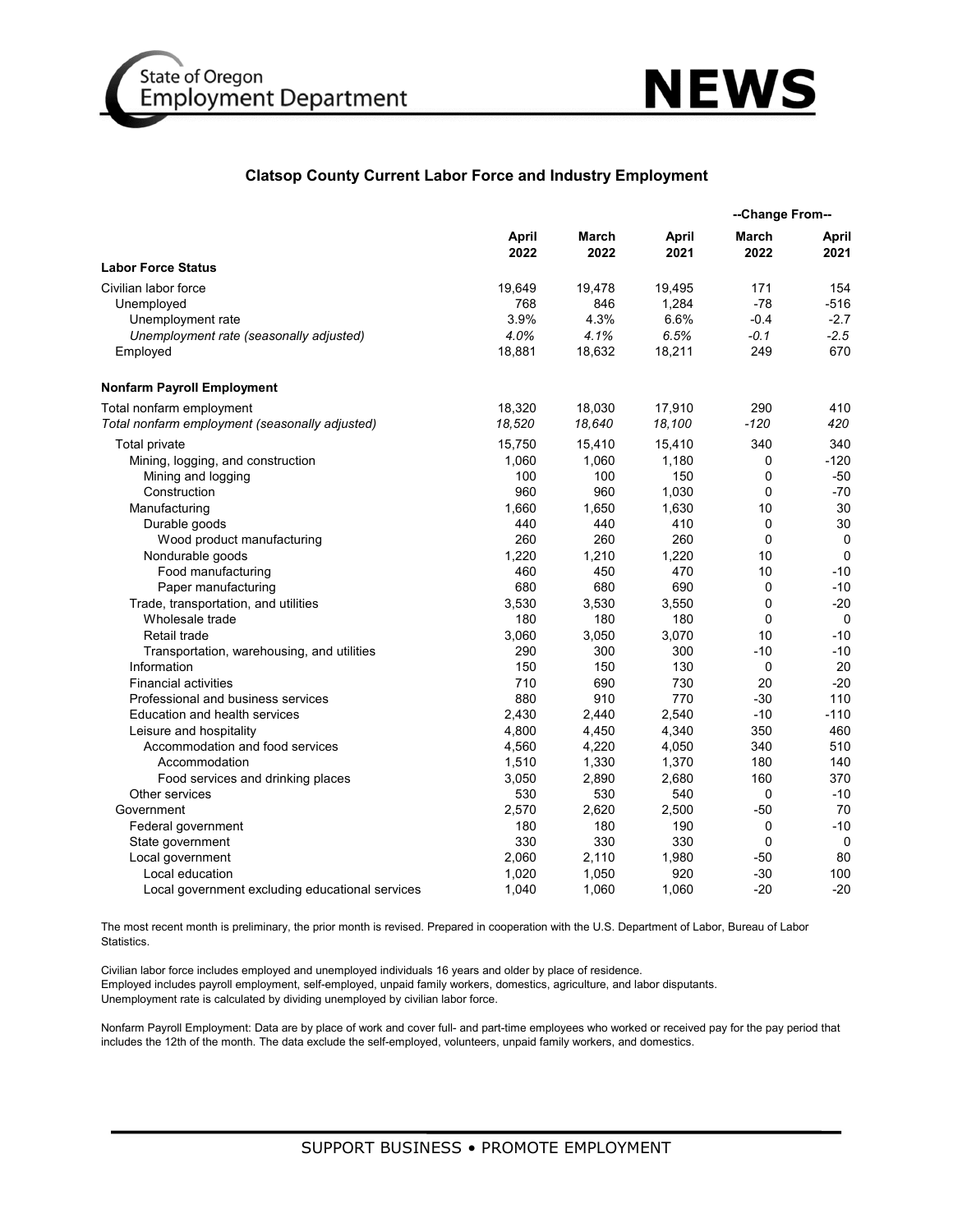### Employment Department News Release Page 3 of 5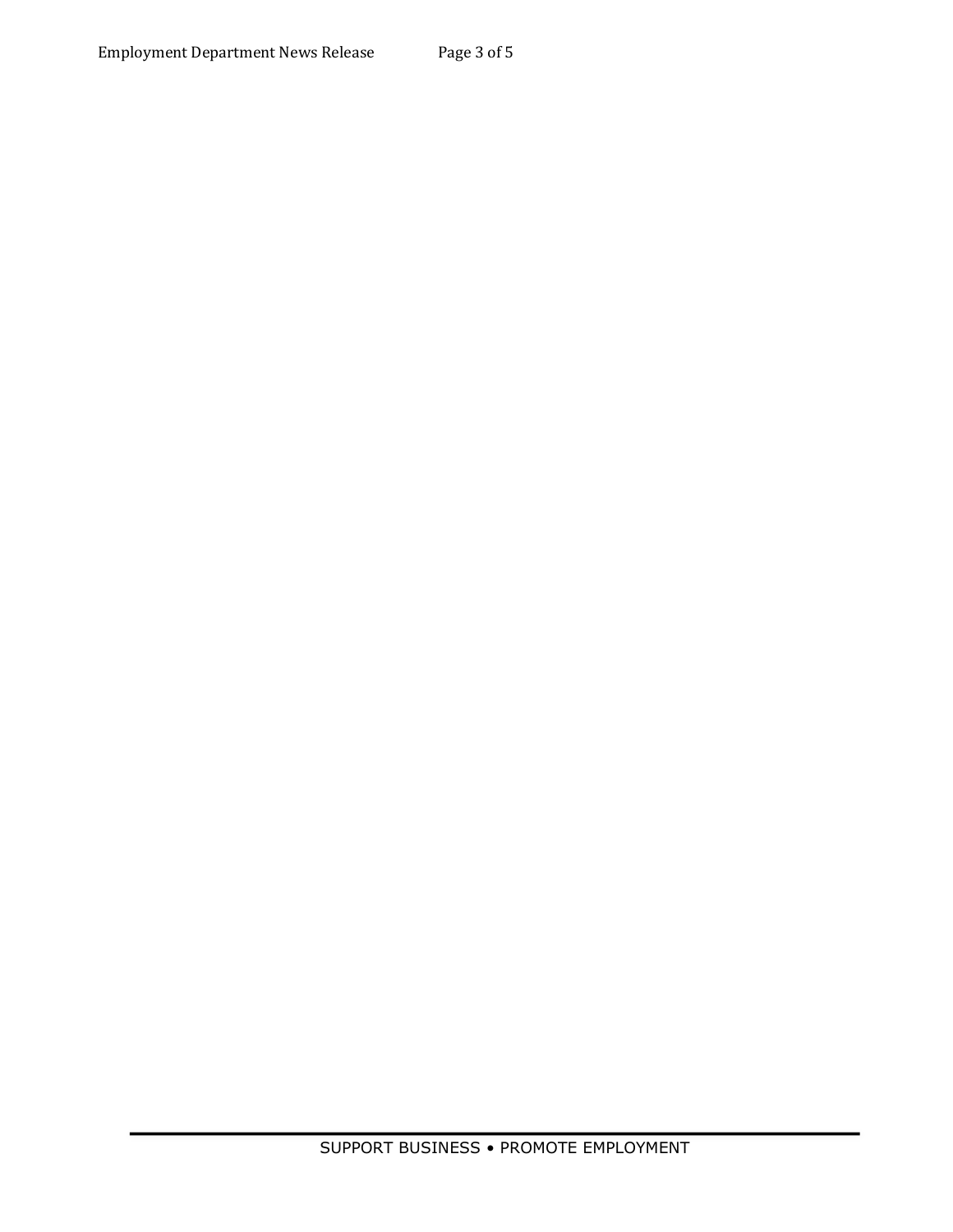#### **Oregon Seasonally Adjusted Unemployment Rates by Area (1)**

|                                  | April 2022 | March 2022 | April 2021 |
|----------------------------------|------------|------------|------------|
| <b>United States</b>             | 3.6        | 3.6        | 6.0        |
| State of Oregon                  | 3.7        | 3.8        | 5.9        |
|                                  |            |            |            |
| Metropolitan Statistical Areas:  |            |            |            |
| Albany (Linn County)             | 4.3        | 4.3        | 6.4        |
| Bend-Redmond (Deschutes County)  | 3.5        | 3.6        | 6.0        |
| Corvallis (Benton County)        | 2.9        | 2.9        | 4.5        |
| Eugene (Lane County)             | 4.0        | 4.1        | 6.3        |
| Grants Pass (Josephine County)   | 4.7        | 4.8        | 6.9        |
| Medford (Jackson County)         | 4.0        | 4.2        | 6.1        |
| Portland-Vancouver-Hillsboro (2) | 3.7        | 3.8        | 5.8        |
| Salem (Marion and Polk counties) | 3.7        | 3.8        | 5.6        |
| Counties (1):                    |            |            |            |
| <b>Baker</b>                     | 4.0        | 4.1        | 5.6        |
| <b>Benton</b>                    | 2.9        | 2.9        | 4.5        |
| Clackamas                        | 3.5        | 3.6        | 5.5        |
| Clatsop                          | 4.0        | 4.1        | 6.5        |
| Columbia                         | 4.4        | 4.5        | 6.3        |
| Coos                             | 4.8        | 4.8        | 6.8        |
| Crook                            | 5.0        | 5.2        | 7.3        |
| Curry                            | 5.1        | 5.3        | 7.2        |
| Deschutes                        | 3.5        | 3.6        | 6.0        |
| Douglas                          | 4.7        | 4.8        | 6.3        |
| Gilliam                          | 3.4        | 3.3        | 5.5        |
| Grant                            | 5.3        | 5.4        | 7.0        |
| Harney                           | 4.1        | 4.3        | 5.3        |
| <b>Hood River</b>                | 3.1        | 3.2        | 5.0        |
| Jackson                          | 4.0        | 4.2        | 6.1        |
| Jefferson                        | 4.8        | 4.9        | 6.9        |
| Josephine                        | 4.7        | 4.8        | 6.9        |
| Klamath                          | 5.4        | 5.6        | 7.0        |
| Lake                             | 4.7        | 4.9        | 5.6        |
| Lane                             | 4.0        | 4.1        | 6.3        |
| Lincoln                          | 5.0        | 5.2        | 7.5        |
| Linn                             | 4.3        | 4.3        | 6.4        |
| Malheur                          | 3.4        | 3.5        | 4.7        |
| Marion                           | 3.8        | 3.9        | 5.6        |
| Morrow                           | 3.4        | 3.4        | 5.0        |
| Multnomah                        | 3.9        | 4.1        | 6.3        |
| Polk                             | 3.7        | 3.7        | 5.3        |
| Sherman                          | 3.4        | 3.5        | 4.5        |
| Tillamook                        | 4.0        | 4.0        | 6.0        |
| Umatilla                         | 3.9        | 4.0        | 5.7        |
| Union                            | 4.0        | 4.1        | 6.0        |
| Wallowa                          | 4.6        | 4.7        | 5.6        |
| Wasco                            | 4.0        | 4.1        | 5.6        |
| Washington                       | 3.1        | 3.2        | 5.0        |
| Wheeler                          | 3.0        | 3.0        | 3.4        |
| Yamhill                          | 3.4        | 3.5        | 5.4        |

 (1) Seasonally adjusted rates for the United States and Oregon are official Bureau of Labor Statistics (BLS) series. Source of Metro data is BLS and LAUS. Source of county data is OED.

 (2) Portland-Vancouver-Hillsboro MSA includes Clackamas, Columbia, Multnomah, Washington, and Yamhill counties in Oregon and Clark and Skamania counties in Washington.